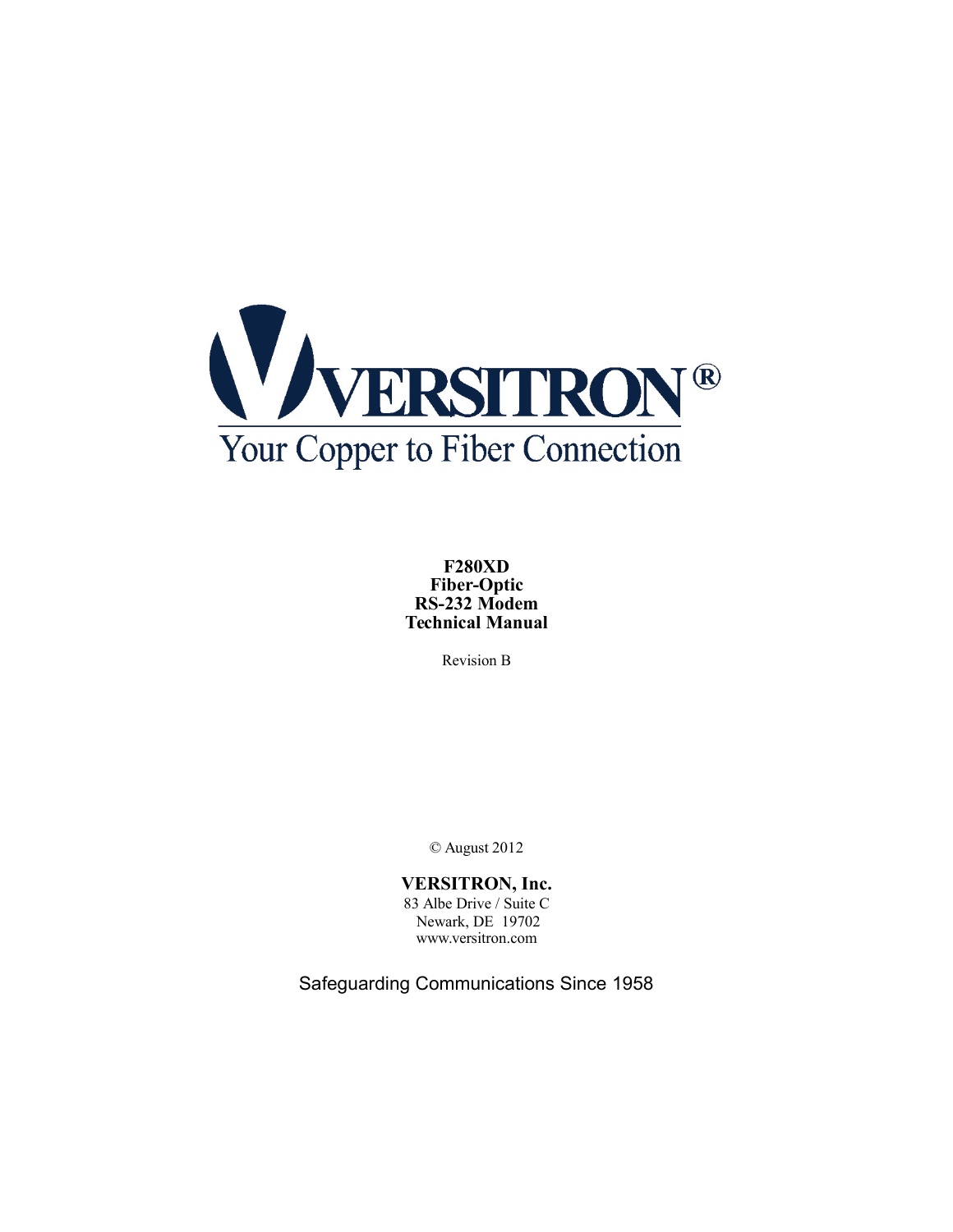#### **PROPRIETARY DATA**

All data in this manual is proprietary and may not be disclosed, used or duplicated, for procurement or manufacturing purposes, without prior written permission by **VERSITRON**.

#### **VERSITRON LIFETIME WARRANTY**

All VERSITRON products are covered by a **Lifetime Warranty** against defects in materials and workmanship. This coverage is applicable to the original purchaser and is not transferable.

We repair, or at our option, replace parts/products that, during normal usage and operation, are proven to be defective during the time you own the products, provided that said products and parts are still manufactured and/or available. Such repair/replacement is subsequent to receipt of your product at our facility and our diagnostic evaluation and review of the unit. Advance replacements are not provided as part of the warranty coverage.

This warranty does not cover damage to products caused by misuse, mishandling, power surges, accident, improper installation, neglect, alteration, improper maintenance, or other causes which are not normal and customary applications of the products and for which they were not intended. No other warranty is expressed or implied, and VERSITRON is not liable for direct, indirect, incidental or consequential damages or losses.

In the unlikely event a warranty issue should arise, simply contact us at 302-894-0699 or 1-800-537-2296 or via e-mail to [fiberlink@versitron.com](mailto:fiberlink@versitron.com) and obtain a Return Material Authorization (RMA) number. Reference this number on the outside of the shipping container and return the unit (shipping charges prepaid) to us for diagnostic review and repair/replacement as determined solely by VERSITRON. We pay the shipping charges to return the repaired unit or a replacement unit to you.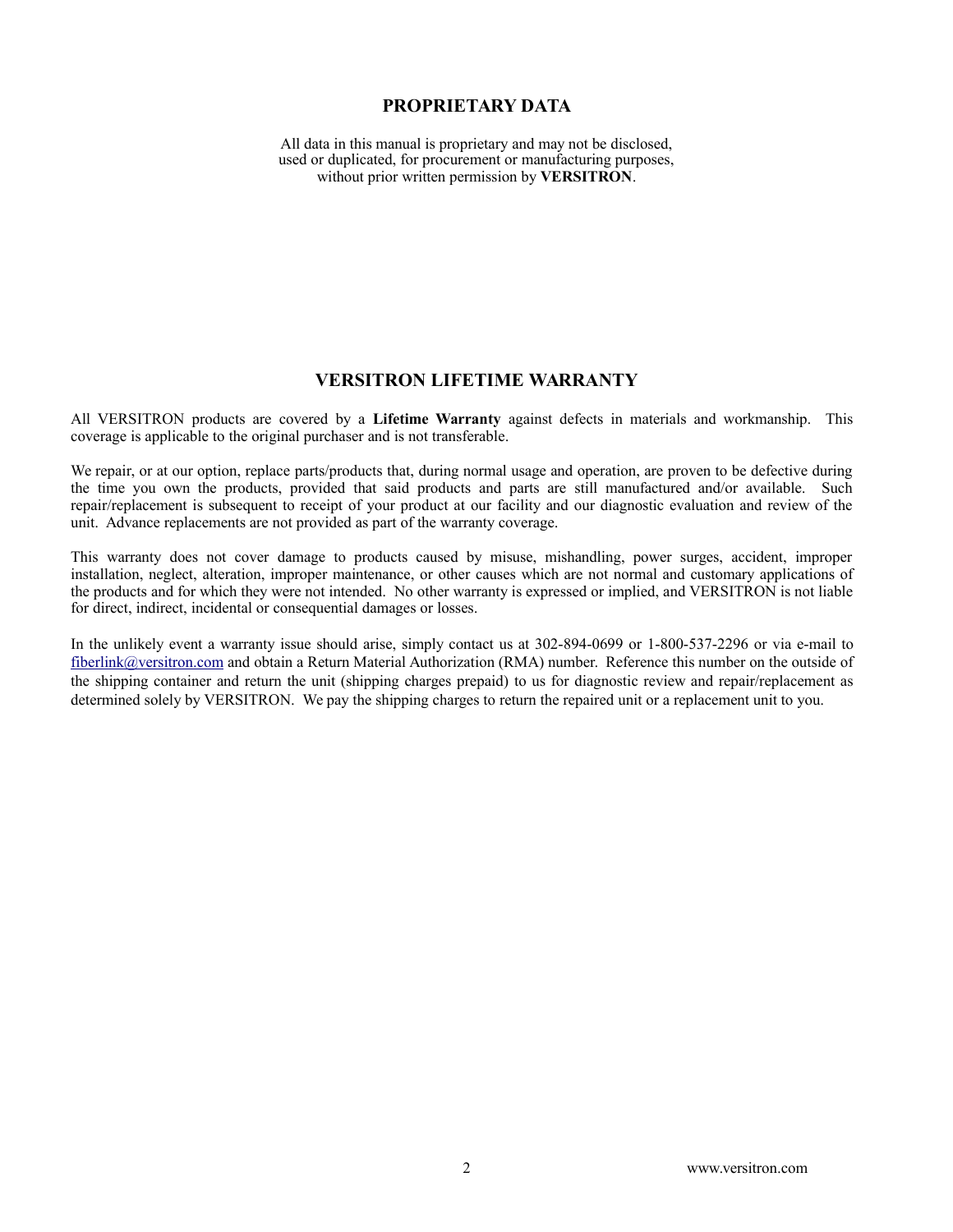# <span id="page-2-0"></span> **1 DESCRIPTION OF EQUIPMENT**

# **1.1 INTRODUCTION**

This manual provides general and detailed information on the installation and operation of the VERSITRON FOM II F280XD RS-232 fiber optic modems. Note: All information presented in this document is equally applicable to the RS-423 interface and the MIL-STD-188- 114A(unbalanced) interface. Section [1](#page-2-0) provides a general description of the equipment. Section [2](#page-5-0) provides installation instructions. Section [3](#page-11-0) provides operating instructions. Section [4](#page-12-0) provides the theory of operation. Section 5 provides maintenance and troubleshooting Section [5](#page-14-0) provides maintenance and troubleshooting. information. Illustrations [1](#page-2-2) and [2](#page-2-1) provide an overall view of the RS-232 modems.



*Illustration 1: Front View, F280XD*

<span id="page-2-2"></span><span id="page-2-1"></span>

*Illustration 2: Rear View, F280XD*

# **1.2 DESCRIPTION OF EQUIPMENT**

## **1.2.1 Functional Characteristics**

The model F280XD modem is an extender for RS-232 standard serial data communication protocols. These units are designed to be either DCE or DTE devices (depending on switchable settings). The main characteristics of the model F280XD are :

- Switch selectable protocol
- Switch selectable DCE or DTE emulation.
- Operation up to 128kbps.
- Compatible with VERSITRON M82XXD fiber optic MicroModems.
- Can be utilized in a VERSITRON Versimux II Chassis(VMX20), for multiplexed configurations.

Model F280XD modems use SFP optic modules to achieve transmit distances up to 20km over a single pair of fiber-optic cable. Alternatively, the modems can be used in a Versimux II chassis, which can multiplex up to 19 modems on a single pair of fiber-optic cables.

## **1.2.2 Physical Characteristics**

<span id="page-2-3"></span>The RS-232 modems measure 7.0" wide x 0.84" high x 11.6" deep (17.8 x 2.1 x 28.9 cm) and are designed to be mounted in a variety of VERSITRON enclosures and chassis (see [Table 1](#page-3-0) for dimensions of enclosures and chassis). "Desktop" option is a single-card enclosure. Rackmount options include a 2-card and 20-card 19" standard rack-mountable chassis. For either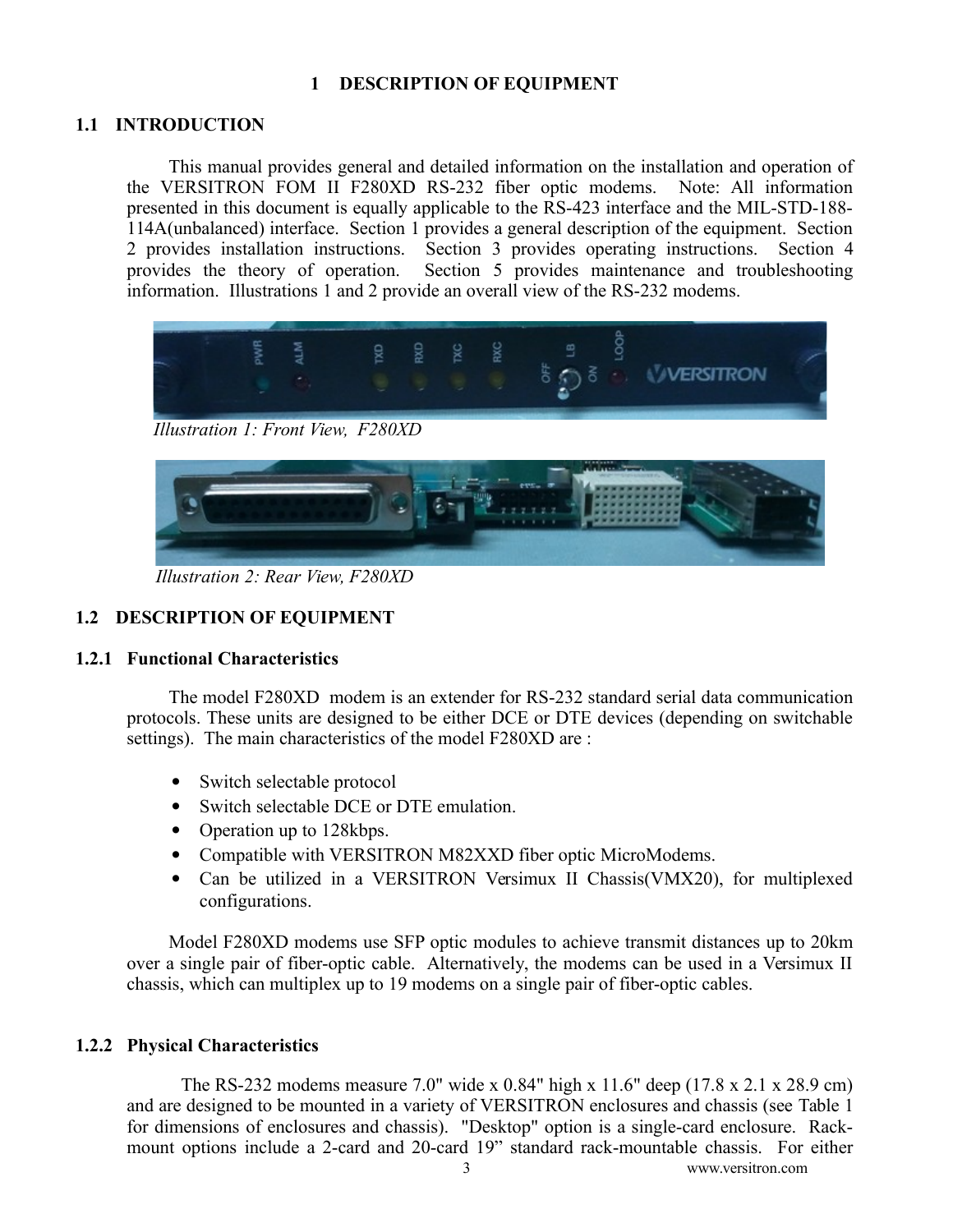desktop enclosure or 2-card rack-mount chassis, each F280XD unit requires a wall transformer, VERSITRON Model PSAC08 (US) or PSAC09 (European), providing 12 VDC, 1.0A. The onepin power connector for electrical input is on the back of the card. There is a DB25 female connector on the back of the card as well as an SFP module slot for the SFP fiber-optic interface. For HF20A chassis installations, power is provided by VERSITRON Model AC300WR Power Supply / System Monitor, through the twelve pin connector (P1). For Versimux II installations power is provided by VERSITRON Model AC300WR Power Supply / System Monitor, through the twelve pin connector, and the link connection is provided by the backplane connector (J5). In Versimux II installations the SFP module will be deactivated, and link communications will occur over the Backplane connector J5. Therefore, the SFP need not be populated in Versimux II installations. The F280XD has seven front panel indicators as shown in [Illustration 1.](#page-2-2)

<span id="page-3-0"></span>

| 1. Dimensions of Enclosures and Chasts |                                                                              |                                                   |                                                          |  |
|----------------------------------------|------------------------------------------------------------------------------|---------------------------------------------------|----------------------------------------------------------|--|
| Model #<br>(Part H)                    | <b>Dimensions</b>                                                            | <b>Description</b>                                | <b>Power Supply Required*1</b>                           |  |
| HF1<br>(19052)                         | $1.3"$ H x 7.1" W x 11.6" D<br>$(3.3 \times 18.0 \times 29.5 \text{ cm})$    | Single Card Desktop Enclosure                     | PSAC09<br><b>PSAC08</b><br>(LTWPD1220PLX) (LTWPD1220EPL) |  |
| <b>HF2SS</b><br>(19629)                | $1.7"$ H x 19.0" W x 13.8" D<br>$(4.3 \times 48.0 \times 35.0 \text{ cm})$   | Dual Card Rack-Mount Chassis*2<br>(Side-by-Side)  | PSAC09<br>PSAC08<br>(LTWPD1220PLX) (LTWPD1220EPL)        |  |
| HF20A                                  | $7.0$ " H x 19.0" W x 11.6" D<br>$(17.8 \times 48.0 \times 29.5 \text{ cm})$ | 20 Card Rack-Mount Chassis                        | AC300WR<br>$(19320-03)$                                  |  |
| <b>Versimux III</b><br>(VMX20)         | $7.0$ " H x 19.0" W x 11.6" D<br>$(17.8 \times 48.0 \times 29.5 \text{ cm})$ | 20 Card Rack-Mount Chassis<br>(Multiplexed Slots) | AC300WR<br>$(19320 - 03)$                                |  |

*Table 1: Dimensions of Enclosures and Chasis*

**\*¹ Note:** US Model – PSAC08; European Model – PSAC09

**\*² Note:** One Power Supply per Modem required.

## **1.3 RS Modem Specification:**

## **1.3.1 General Specifications:**

| <b>Models</b>                | F280XD                                                             |
|------------------------------|--------------------------------------------------------------------|
| <b>Dimensions</b>            | $(7''$ H x 7/8" W x 11" L) $(17.8 \times 2.1 \times 27.9$ cm)      |
| Weight                       | $0.28 \text{ kg} (10.0 \text{ oz})$                                |
| <b>Operating Temperature</b> | $0^{\circ}$ to 50 $^{\circ}$ C (32 $^{\circ}$ to 100 $^{\circ}$ F) |
| <b>Humidity</b>              | Up to 95% relative humidity (non-condensing)                       |
| <b>Altitude</b>              | Up to $10,000$ ft                                                  |

## **1.3.2 Electrical Interface:**

| <b>Models</b>                                                         | F <sub>280</sub> XD                |  |
|-----------------------------------------------------------------------|------------------------------------|--|
| <b>Power Requirements</b>                                             | $12VDC$ , $1.0Amp$                 |  |
| Data Connector                                                        | DB25, 25-pin female                |  |
| Data Signal                                                           | RS 232/MIL-STD-188-114(unbalanced) |  |
| <b>Terminal Timing Data Rate</b>                                      | DC to 128kbps                      |  |
| <b>Source Timing Data Rate*</b>                                       | DC to 100kbps                      |  |
| <b>DCE/DTE Options</b>                                                | <b>Switch Selectable</b>           |  |
| Note: * in Source Timing TXC and RXC must be the same rate and phase. |                                    |  |

#### **1.3.3 Fiber-Optic Interface:**

See SFP module datasheet.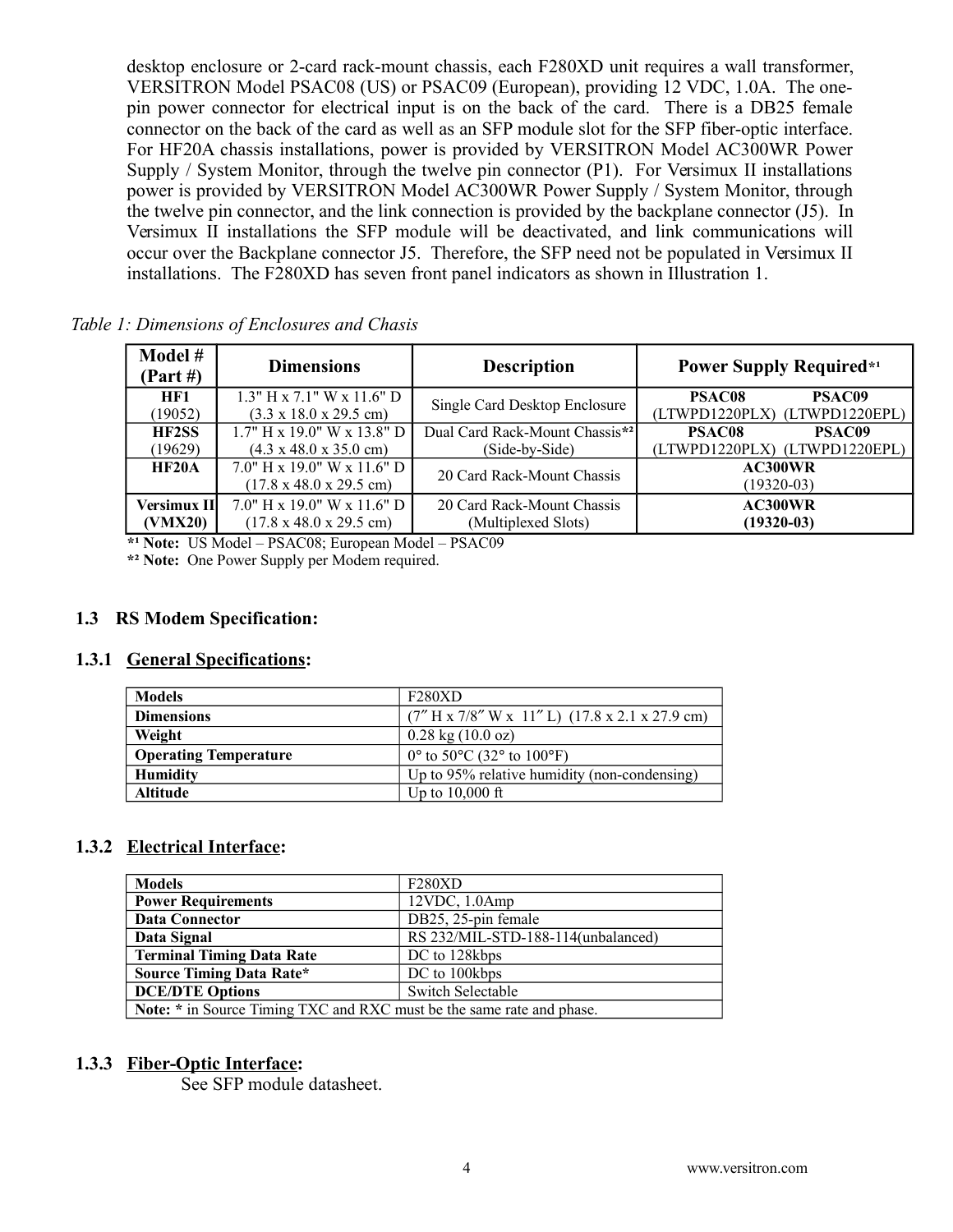# **1.3.4 Major Features:**

| $\bullet$ | Switch Selectable DCE or DTE operation.                         |
|-----------|-----------------------------------------------------------------|
| $\bullet$ | Will accept a variety of SFP modules for Fiber-optic interface. |
|           | Versimux II compatibility.                                      |
| $\bullet$ | Compatible with VERSITRON M82XXD fiber optic MicroModems.       |
|           |                                                                 |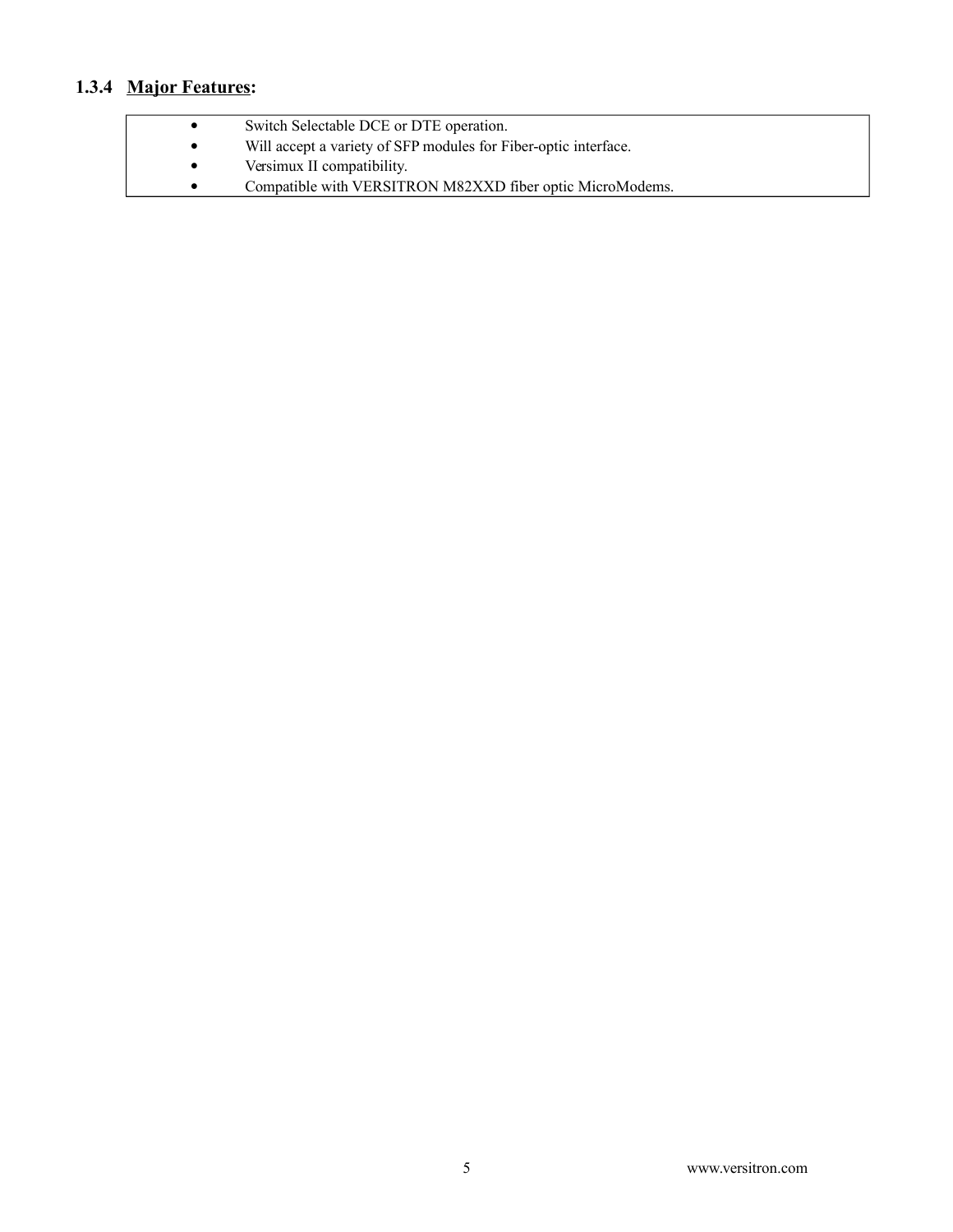# <span id="page-5-0"></span> **2 INSTALLATION**

## **2.1 GENERAL**

This section contains detailed information on the installation and initial checkout of the F280XD RS-232 Modem. Section [2.2c](#page-5-2)ontains general information on site selection and mounting. Section [2.3](#page-5-1) contains the description for selecting different options on the Modem. Sections [2.4](#page-6-1) and [2.5](#page-7-0) contain detailed instructions for connecting Model F280XD products to your system. Section [2.6](#page-10-0) contains initial checkout procedures.

## <span id="page-5-2"></span> **2.2 SITE SELECTION AND MOUNTING**

The Model F280XD products are designed to be used as an interface extender for RS-232 standard protocols. When connecting the F280XD to a DCE or DTE device, the copper and fiber-optic cable should be securely installed so as to prevent accidental disconnection. Care should be taken to ensure that the copper and fiber-optic cables are not mechanically separated from the Modem during operation. When installed in either desktop chassis or in the dual-card rack-mount chassis, space for the power transformer must also be provided.

#### <span id="page-5-1"></span> **2.3 SWITCH AND JUMPER SETTINGS**

There are ten switches provided for configuration of selectable options. Switch locations are shown in [Illustration 3.](#page-6-0) Switch settings are as follows:

## **2.3.1 Modem Configuration Settings**

| <b>Position</b>                                                                       | On.                       | Off                        |  |
|---------------------------------------------------------------------------------------|---------------------------|----------------------------|--|
| $S1-1$                                                                                | DCE                       | <b>DTE</b>                 |  |
| $S1-2$                                                                                |                           | Factory setting*           |  |
| $S1-3$                                                                                | Factory setting*          |                            |  |
| $S1-4$                                                                                | Factory setting*          |                            |  |
| $S1-5$                                                                                | SourceTiming (DTE Only)** | Terminal Timing (DTE); DCE |  |
| $S1-6$                                                                                | <b>Inverted Data</b>      | Non-Inverted Data          |  |
| $S1-7$                                                                                |                           | Factory setting*           |  |
| $S1-8$                                                                                |                           | Factory setting*           |  |
| * Note: Factory setting for the marked S1 positions as indicated by *. Do Not Change. |                           |                            |  |
| ** Note: This setting(S1-5 ON) should only be made for DTE in Source Timing.          |                           |                            |  |

*Table 2: S1 Switch Settings*

## *Table 3: S2 to S9 Switch Settings*

| <b>Position</b>                                                                        | On         | Off        |  |
|----------------------------------------------------------------------------------------|------------|------------|--|
| S <sub>2</sub>                                                                         | <b>DCE</b> | <b>DTE</b> |  |
| S <sub>3</sub>                                                                         | <b>DCE</b> | <b>DTE</b> |  |
| S4                                                                                     | <b>DCE</b> | <b>DTE</b> |  |
| S <sub>5</sub>                                                                         | <b>DCE</b> | <b>DTE</b> |  |
| S6                                                                                     | DCE        | <b>DTE</b> |  |
| S <sub>7</sub>                                                                         | <b>DCE</b> | <b>DTE</b> |  |
| S <sub>8</sub>                                                                         | <b>DCE</b> | <b>DTE</b> |  |
| S9                                                                                     | DCE        | <b>DTE</b> |  |
| <b>Note:</b> All switches must be set to the same configuration. All 'ON' or all 'OFF' |            |            |  |

The switch SW10 is located on the front panel of the modem. This switch enables a local loop of all modem circuitry before the fiber-optic module when in the 'ON' position. The loop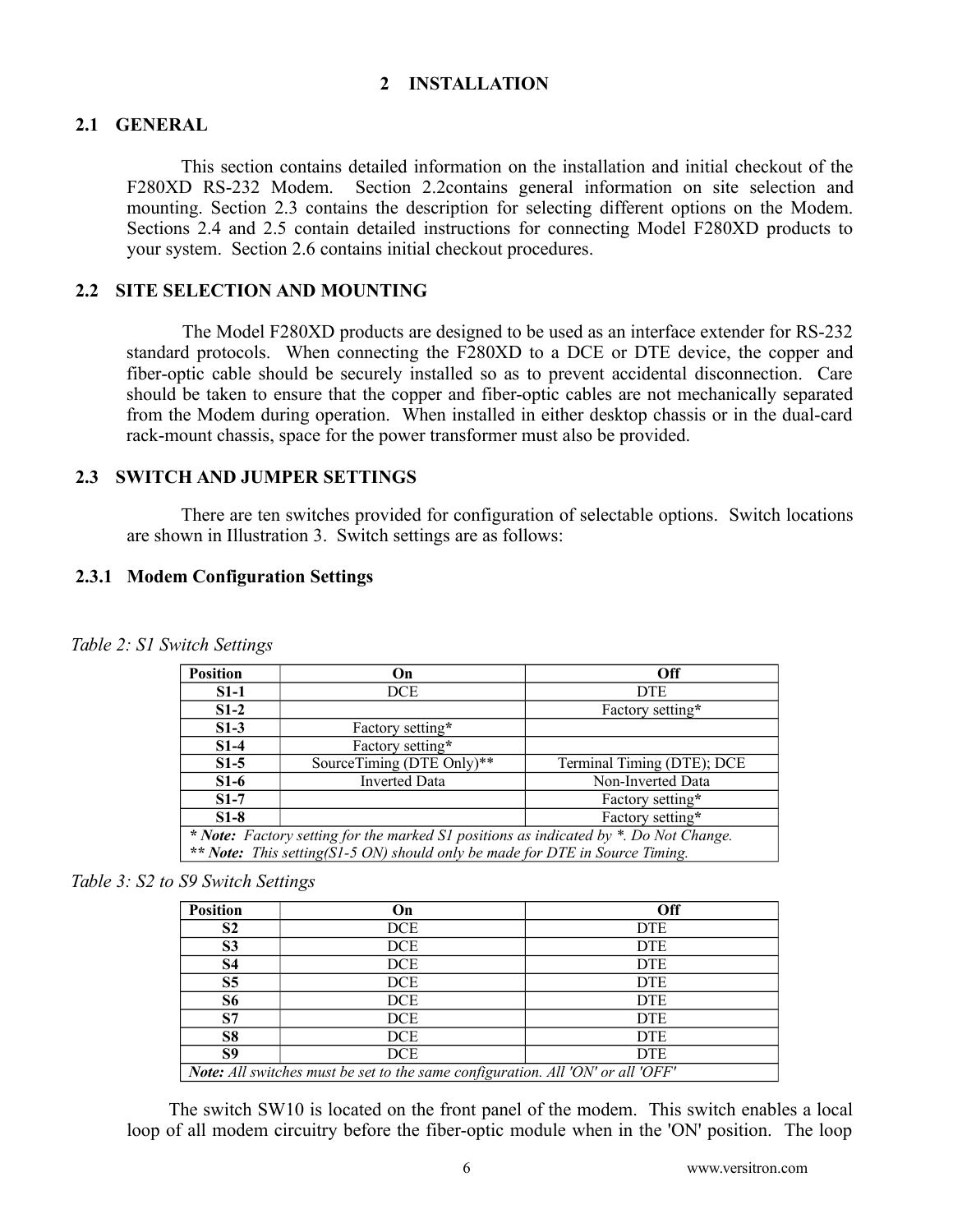indicator will be illuminated when this switch is in the 'ON' position.



<span id="page-6-0"></span>*Illustration 3: Switch and Connector Locations*

# <span id="page-6-1"></span> **2.4 POWER REQUIREMENTS**

The F280XD products are designed to operate from an AC power transformer or a DC power source in the range of +10 to +16 VDC.

# **2.4.1 Installation with AC Power**

Before inserting the VERSITRON power transformer, PSAC08 (US) or PSAC09 (EUR), into an AC power source, the plug should be connected to the Modem. There are no special tools required.

# **2.4.2 Installation with DC Power**

DC power may be used instead of a power transformer. This requires a 2.5 mm socket, J3 (location shown in [Illustration 3\)](#page-6-0) with the positive voltage on the center and the common on the concentric supplying 12VDC at 1.0A as shown below [\(Illustration 4\)](#page-6-2):

<span id="page-6-2"></span>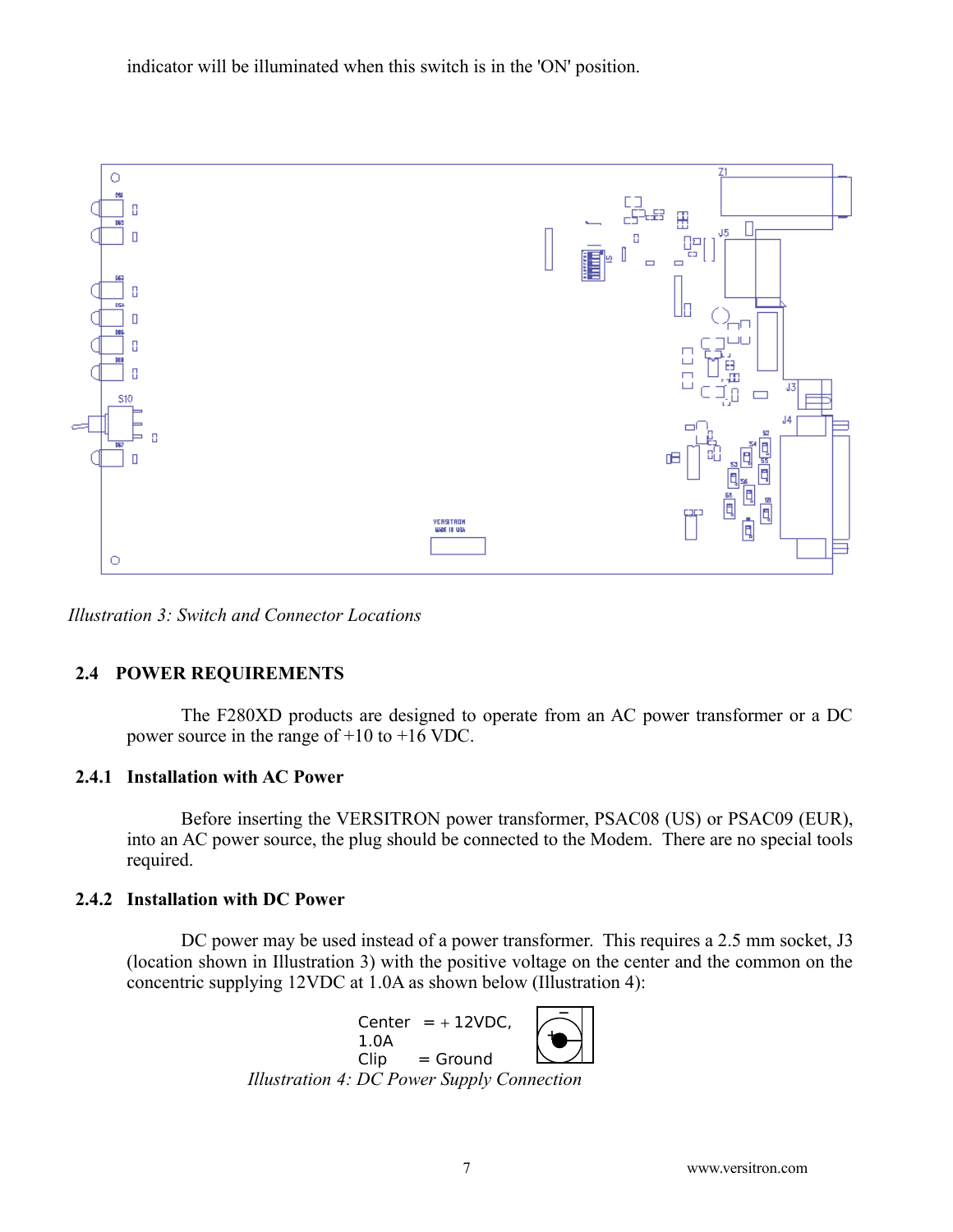## <span id="page-7-0"></span> **2.5 INTERFACE WIRING**

Tables [4](#page-7-1) and [5](#page-10-1) list the interface wiring for F280XD modems. A female DB25 connector is used as shown in [Table 4.](#page-7-1) The modular connector (J3) is wired in parallel with the 12-pin connector (P1) for power. When installing the modem in a standalone or dual-card rackmount chassis, a power transformer is plugged into modular jack (J3). When installing the F280XD modem in a 20-card rack-mount chassis (HF20A or VMX20) with optional power supplies (AC300WR) the 12-pin connector (P1) is used. Wiring for the 12-pin connector is shown in [Table 5.](#page-10-1) Hard Metric Type-C connector (J5) is used for backplane communications, when the F280XD is placed in a Versimux II chassis. [Illustration 3](#page-6-0) identifies the locations for the 12-pin power connector (P1), modular power jack (J3), and HM Type-C (J5) connector.

#### <span id="page-7-1"></span>*Table 4: DB25 Wiring*

| <b>Pin Number</b> | <b>Signal Designation</b> | <b>Pin Number</b> | <b>Signal Designation</b> |
|-------------------|---------------------------|-------------------|---------------------------|
|                   | Frame Ground              | 14                | Not Used                  |
| 2                 | <b>Transmit Data</b>      | 15                | <b>Transmit Clock</b>     |
| 3                 | Receive Data              | 16                | Not Used                  |
| 4                 | Not Used                  | 17                | Receive Clock             |
| 5                 | Clear to Send             | 18                | Local Loopback            |
| 6                 | Data Set Ready            | 19                | Request to Send           |
| 7                 | Signal Ground             | 20                | Data Terminal Ready       |
| 8                 | Carrier Detect            | 21                | Not Used                  |
| 9                 | Not Used                  | 22                | Not Used                  |
| 10                | Not Used                  | 23                | Not Used                  |
| 11                | Not Used                  | 24                | Transmit Clock (TT)       |
| 12                | Not Used                  | 25                | Not Used                  |
| 13                | Not Used                  |                   |                           |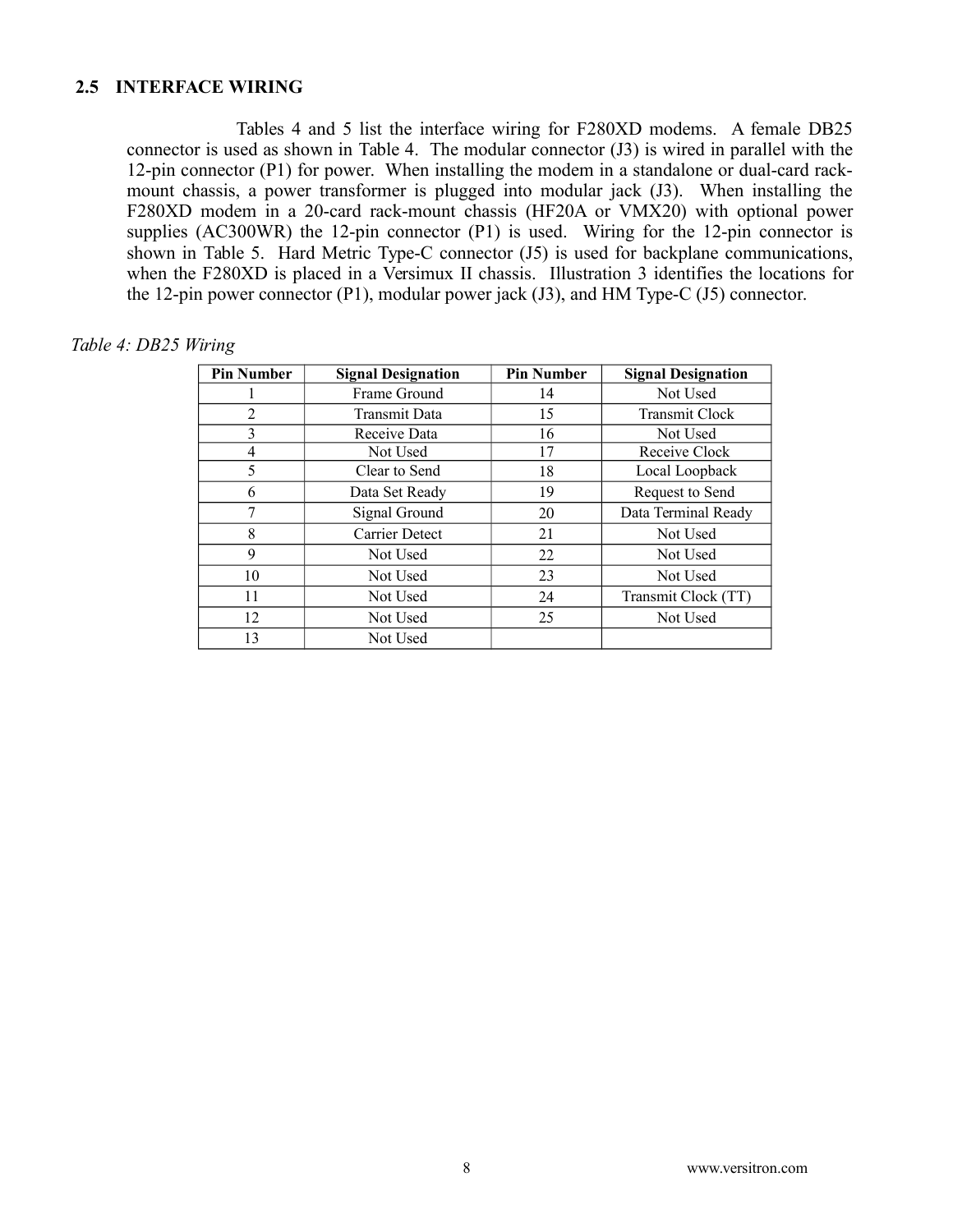

*Illustration 5: Interface Extender Configuration(Source Timing)*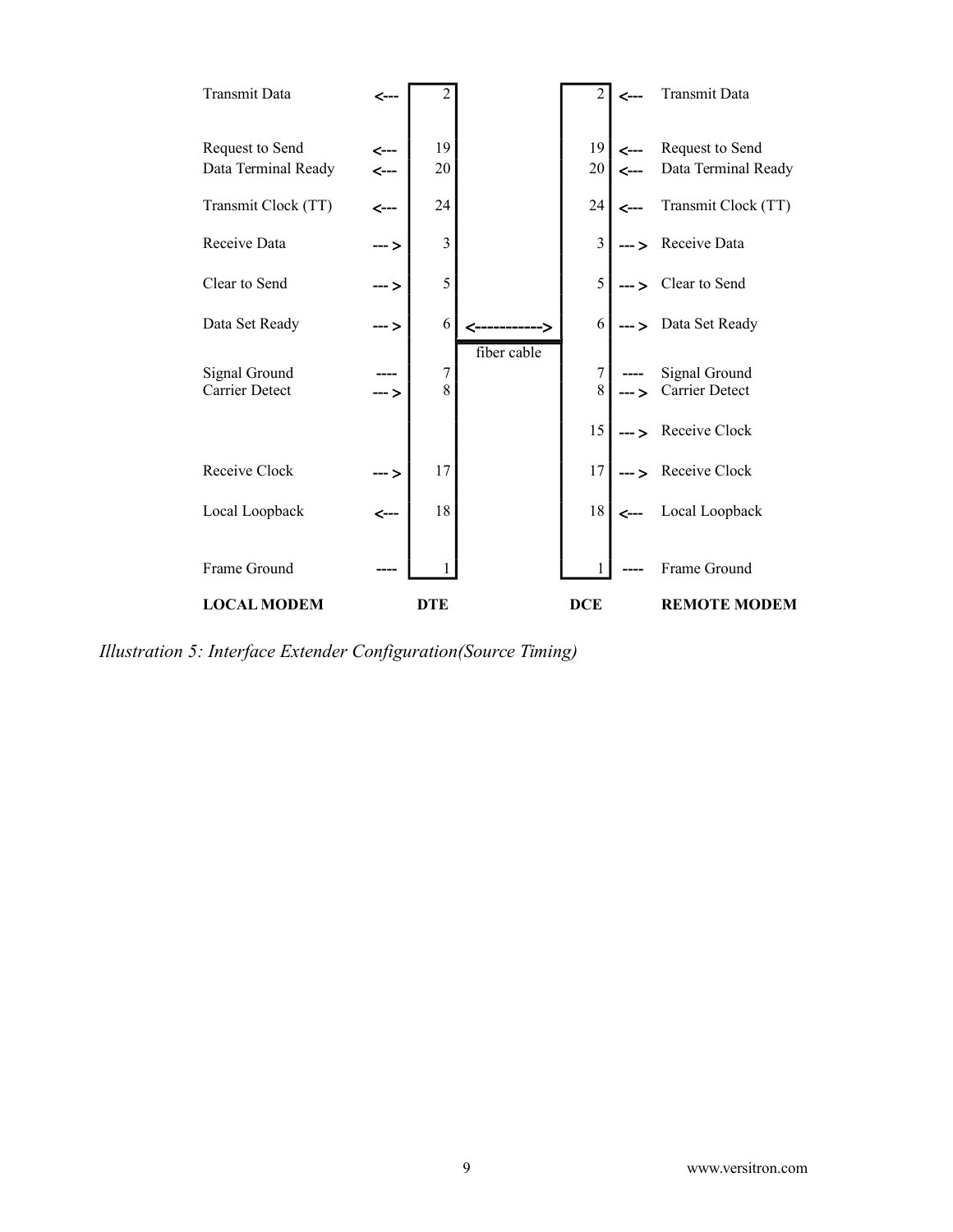

*Illustration 6: Interface Extender Configuration(Source Timing; S1-5 = ON; DTE ONLY)*



*Illustration 7: Modem Link Configuration*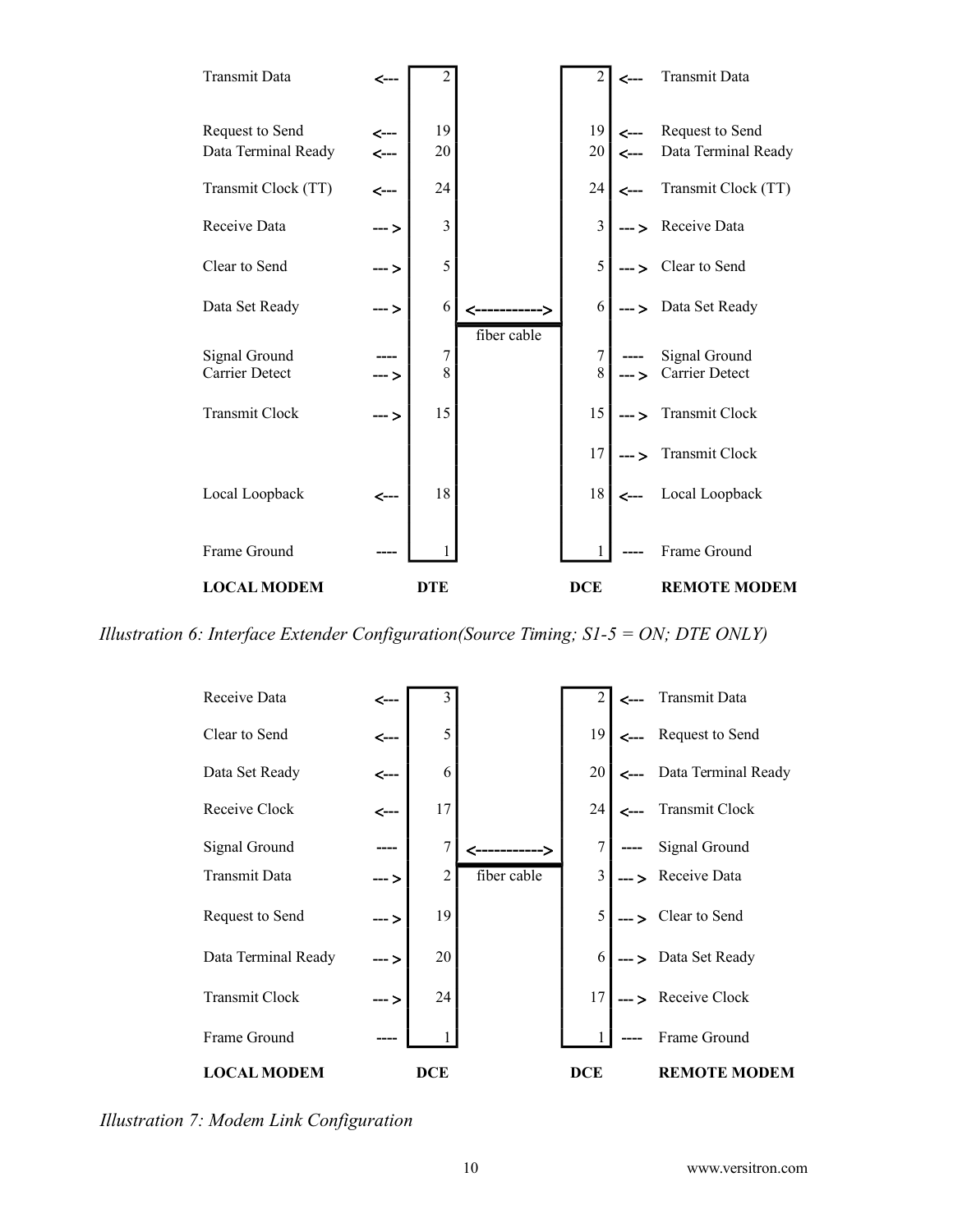<span id="page-10-1"></span>

| <b>Pin Number</b> | <b>Signal Designation</b> |
|-------------------|---------------------------|
|                   | $+12$ VDC                 |
| 2                 | $+12$ VDC                 |
| 3                 | Signal Ground             |
|                   | Signal Ground             |
|                   | Signal Ground             |
|                   | Frame Ground (Chassis)    |
|                   | Not Used                  |
| 8                 | Signal Ground             |
| q                 | Signal Ground             |
| 10                | $+12$ VDC                 |
| 11                | $+12$ VDC                 |
| 12                | $+12$ VDC                 |

# **2.5.1 Fiber-Optic Cable Installation**

After the electrical and digital interface cables have been wired according to sections [2.4](#page-6-1) and [2.5,](#page-7-0) insert the SFP module into the SFP cage (Z1) and attach the fiber-optic cable to it (see [Illustration 3](#page-6-0) for location of  $Z1$ ). The SFP module slides into the RFI Cage label side up. There will be a slight click when it locks into place. After the SFP module is installed the fiber-optic cable can be installed. The cable must be an LC type connection. The cable should be oriented with the thumb tab at the top. When completely inserted, the tabs will click into place.

# <span id="page-10-0"></span> **2.6 INITIAL CHECKOUT PROCEDURE**

F280XD modems contain no power on/off switch. Once power is connected, the modem will go through its power-up sequence. When the Power LED (see [Illustration 1\)](#page-2-2) is lit, the modem is ready for use. Before beginning system operation check the following to verify proper installation:

- 1. Verify that the power plug is seated fully into the modem or the modem is seated fully in the rack-mount enclosure (HF20A or VMX20).
- 2. Verify that the fiber cable is connected on each end.
- 3. Verify that the Alarm LED (see [Illustration 1\)](#page-2-2) is not lit when the fiber-optic cable is connected and the units, both local and remote, are powered.

If a malfunction is detected during the initial checkout procedure, refer to Section [5](#page-14-0) for information on isolating the malfunction in the unit.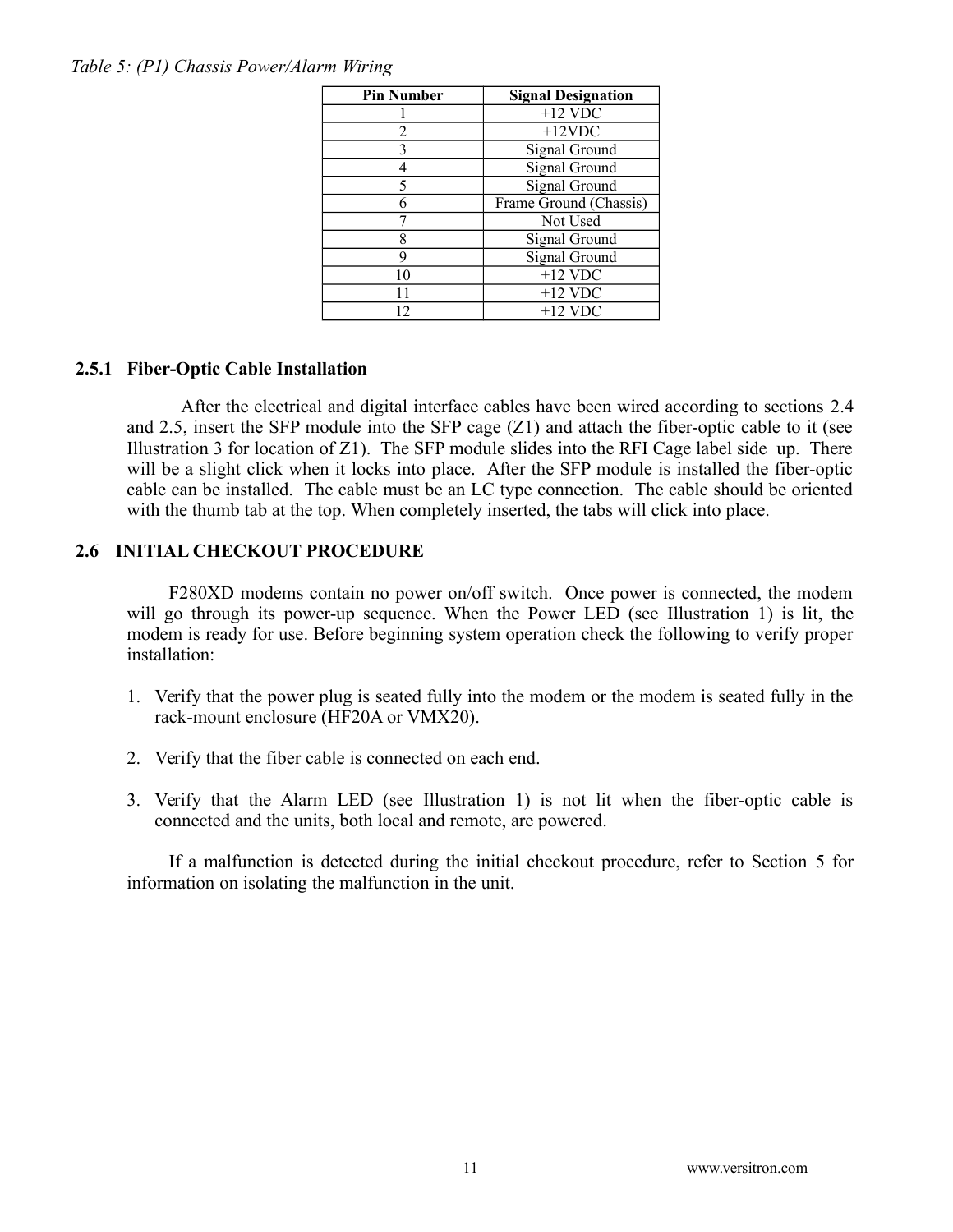#### <span id="page-11-0"></span> **3 OPERATION**

## **3.1 INTRODUCTION**

This chapter contains a description of the operating controls and indicators associated with the F280XD RS-232 Modems. Since the F280XD is designed for continuous and uninterrupted operation, there are no setting requirements after the unit is operational. Once the modem is powered up it should remain in service as long as required.

# **3.2 STATUS INDICATORS**

There are 7 indicators on the F280XD: Power Status(Power), Alarm, Transmit Data(TXD), Receive Data(RXD), Transmit Clock(TXC), Receive Clock(RXC), and Loopback(LOOP) (see [Table 6](#page-11-1) for descriptions).

*Table 6: Status Indicators*

<span id="page-11-1"></span>

| $LEDs^*$                             | Color  | <b>Function</b>                                         |  |
|--------------------------------------|--------|---------------------------------------------------------|--|
| Power                                | Green  | Indicates the modem is powered and ready for use.       |  |
| <b>Alarm</b>                         | Red    | Indicates no fiber-optic link with remote end when lit. |  |
| <b>TXD</b>                           | Yellow | Indicates transmit data                                 |  |
| <b>RXD</b>                           | Yellow | Indicates receive data                                  |  |
| TXC                                  | Yellow | Indicates transmit clock                                |  |
| <b>RXC</b>                           | Yellow | Indicates receive clock.                                |  |
| Loop                                 | Red    | Indicates local loopback just before fiber-optic module |  |
| * See Illustration 1 for LED mapping |        |                                                         |  |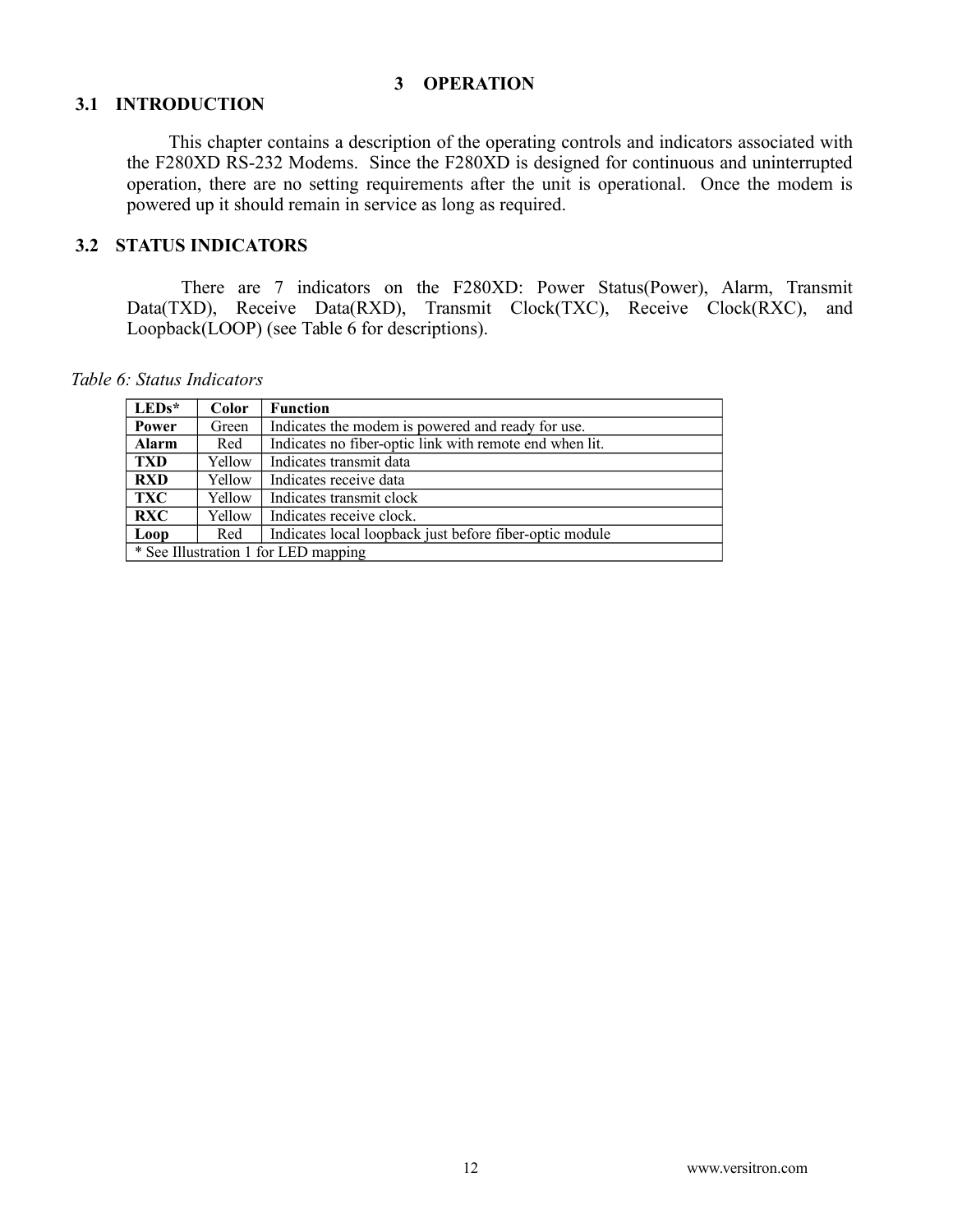# <span id="page-12-0"></span> **4 THEORY OF OPERATION**

## **4.1 INTRODUCTION**

The F280XD is an RS-232 standard modem which can be configured as either Data Communications Equipment(DCE) or Data Terminal Equipment(DTE). These modems are designed to be used in pairs as a transparent interface extension over a fiber-optic link. These units are housed in VERSITRON FOM II chassis: HF1, HF2SS and HF20A or in a Versimux II chassis(VMX20). Chassis descriptions are found in section [1.2.2.](#page-2-3)

# **4.2 POWER SUPPLY AND ALARM CIRCUITRY**

#### **4.2.1 Power Supply Circuit**

When 12VDC is applied to the circuit, the unit should draw approximately 100mA. The unit has a switching power supply circuit, which converts 12V to 3.3VDC, and 1.2VDC. .

## **4.2.2 Alarm Circuit**

This unit does not have an alarm circuit. Therefore, the Alarm signal on the P1 connector will not be driven by this unit.

## **4.3 FUNCTIONAL DESCRIPTION**

The unit consists of the following circuits:

- [4.3.1- Logic Conversion](#page-12-4)
- [4.3.2- FPGA \(Mux/Demux\)](#page-12-3)
- [4.3.3- Fiber-Optic Transceiver Circuit](#page-12-2)
- <span id="page-12-4"></span>[4.3.4- Backplane Transceiver Circuit](#page-12-1)

## **4.3.1 Logic Conversion**

There is a transceiver chipset that converts the RS-232 interface signals to logic level signals for processing and transmission over the fiber-optic link.

## **4.3.2 FPGA (Mux/Demux)**

<span id="page-12-3"></span>The FPGA is used to multiplex/demultiplex the RS-232 interface signals from the chipset for transmission over the fiber-optic link. The FPGA is a proprietary VERSITRON design that provides serial conversion and synchronization of the RS-232 interface signals on the fiber-optic link.

## **4.3.3 Fiber-Optic Transceiver Circuit**

<span id="page-12-2"></span>Fiber-optic communications are handled by the SFP module. The power for this module is isolated from the other power circuits through filters. This helps reduce the supply noise being coupled into the SFP module. The SFP interfaces directly with the FPGA.

## <span id="page-12-1"></span> **4.3.4 Backplane Transceiver Circuit**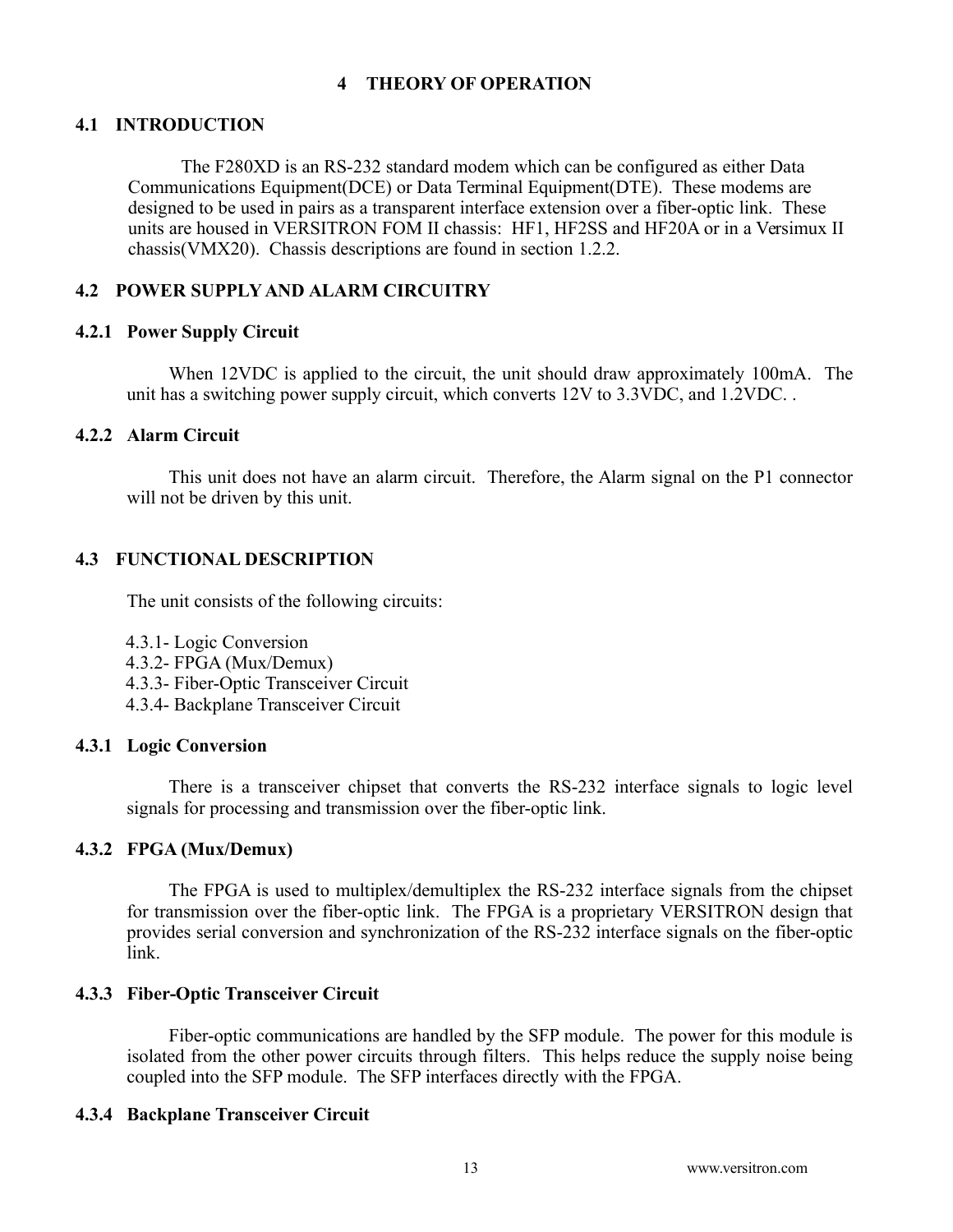Backplane communications are handled by the FPGA. Upon insertion of the unit into a Versimux II chassis(VMX20) the SFP module will be disabled, and serial communications will occur across the backplane connection (J5).